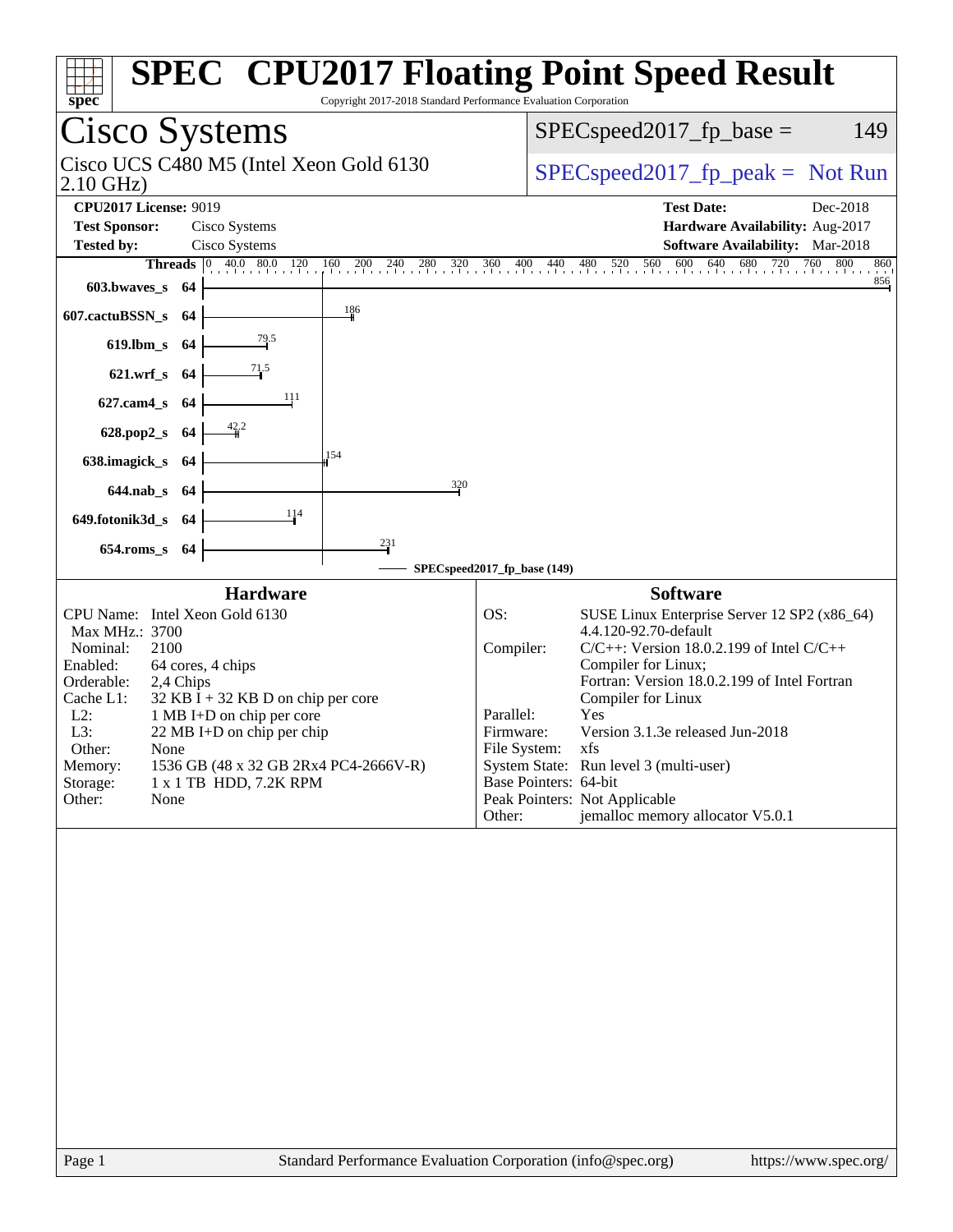

Copyright 2017-2018 Standard Performance Evaluation Corporation

# Cisco Systems

2.10 GHz) Cisco UCS C480 M5 (Intel Xeon Gold 6130  $SPEC speed2017<sub>fp</sub> peak = Not Run$ 

 $SPEC speed2017_fp\_base = 149$ 

**[CPU2017 License:](http://www.spec.org/auto/cpu2017/Docs/result-fields.html#CPU2017License)** 9019 **[Test Date:](http://www.spec.org/auto/cpu2017/Docs/result-fields.html#TestDate)** Dec-2018 **[Test Sponsor:](http://www.spec.org/auto/cpu2017/Docs/result-fields.html#TestSponsor)** Cisco Systems **[Hardware Availability:](http://www.spec.org/auto/cpu2017/Docs/result-fields.html#HardwareAvailability)** Aug-2017 **[Tested by:](http://www.spec.org/auto/cpu2017/Docs/result-fields.html#Testedby)** Cisco Systems **[Software Availability:](http://www.spec.org/auto/cpu2017/Docs/result-fields.html#SoftwareAvailability)** Mar-2018

#### **[Results Table](http://www.spec.org/auto/cpu2017/Docs/result-fields.html#ResultsTable)**

|                                   | <b>Base</b>    |                |                |                |            | <b>Peak</b>    |            |                |                |              |                |              |                |              |
|-----------------------------------|----------------|----------------|----------------|----------------|------------|----------------|------------|----------------|----------------|--------------|----------------|--------------|----------------|--------------|
| <b>Benchmark</b>                  | <b>Threads</b> | <b>Seconds</b> | Ratio          | <b>Seconds</b> | Ratio      | <b>Seconds</b> | Ratio      | <b>Threads</b> | <b>Seconds</b> | <b>Ratio</b> | <b>Seconds</b> | <b>Ratio</b> | <b>Seconds</b> | <b>Ratio</b> |
| $603.bwaves$ s                    | 64             | 68.9           | 857            | 68.9           | 856        | 69.0           | 855        |                |                |              |                |              |                |              |
| 607.cactuBSSN s                   | 64             | 89.7           | 186            | 90.2           | 185        | 89.1           | 187        |                |                |              |                |              |                |              |
| $619.1$ bm s                      | 64             | 66.0           | 79.4           | 65.9           | 79.5       | 65.7           | 79.7       |                |                |              |                |              |                |              |
| $621.wrf$ s                       | 64             | 185            | 71.5           | 183            | 72.4       | 186            | 71.3       |                |                |              |                |              |                |              |
| $627.cam4_s$                      | 64             | 79.8           | 111            | 80.0           | 111        | 79.9           | <b>111</b> |                |                |              |                |              |                |              |
| $628.pop2_s$                      | 64             | 297            | 40.0           | 281            | 42.2       | 267            | 44.5       |                |                |              |                |              |                |              |
| 638.imagick_s                     | 64             | 95.4           | 151            | 93.8           | 154        | 93.4           | 154        |                |                |              |                |              |                |              |
| $644$ .nab s                      | 64             | 54.6           | <u>320</u>     | 54.9           | 318        | 54.6           | 320        |                |                |              |                |              |                |              |
| 649.fotonik3d s                   | 64             | 79.9           | <u>114</u>     | 79.3           | 115        | 80.5           | 113        |                |                |              |                |              |                |              |
| $654$ .roms s                     | 64             | 68.7           | 229            | 68.2           | <b>231</b> | 67.8           | 232        |                |                |              |                |              |                |              |
| $SPEC speed2017$ fp base =<br>149 |                |                |                |                |            |                |            |                |                |              |                |              |                |              |
| $SPECspeed2017_fp\_peak =$        |                |                | <b>Not Run</b> |                |            |                |            |                |                |              |                |              |                |              |

Results appear in the [order in which they were run.](http://www.spec.org/auto/cpu2017/Docs/result-fields.html#RunOrder) Bold underlined text [indicates a median measurement](http://www.spec.org/auto/cpu2017/Docs/result-fields.html#Median).

#### **[Operating System Notes](http://www.spec.org/auto/cpu2017/Docs/result-fields.html#OperatingSystemNotes)**

Stack size set to unlimited using "ulimit -s unlimited"

### **[General Notes](http://www.spec.org/auto/cpu2017/Docs/result-fields.html#GeneralNotes)**

Environment variables set by runcpu before the start of the run: KMP\_AFFINITY = "granularity=fine,compact" LD\_LIBRARY\_PATH = "/home/cpu2017/lib/ia32:/home/cpu2017/lib/intel64:/home/cpu2017/je5.0.1-32:/home/cpu2017/je5.0.1-64" OMP\_STACKSIZE = "192M"

 Binaries compiled on a system with 1x Intel Core i7-6700K CPU + 32GB RAM memory using Redhat Enterprise Linux 7.5 Transparent Huge Pages enabled by default Prior to runcpu invocation Filesystem page cache synced and cleared with: sync; echo 3> /proc/sys/vm/drop\_caches Yes: The test sponsor attests, as of date of publication, that CVE-2017-5754 (Meltdown) is mitigated in the system as tested and documented. Yes: The test sponsor attests, as of date of publication, that CVE-2017-5753 (Spectre variant 1) is mitigated in the system as tested and documented. Yes: The test sponsor attests, as of date of publication, that CVE-2017-5715 (Spectre variant 2) is mitigated in the system as tested and documented. jemalloc: configured and built at default for 32bit (i686) and 64bit (x86\_64) targets; jemalloc: built with the RedHat Enterprise 7.4, and the system compiler gcc 4.8.5; jemalloc: sources available from jemalloc.net or <https://github.com/jemalloc/jemalloc/releases>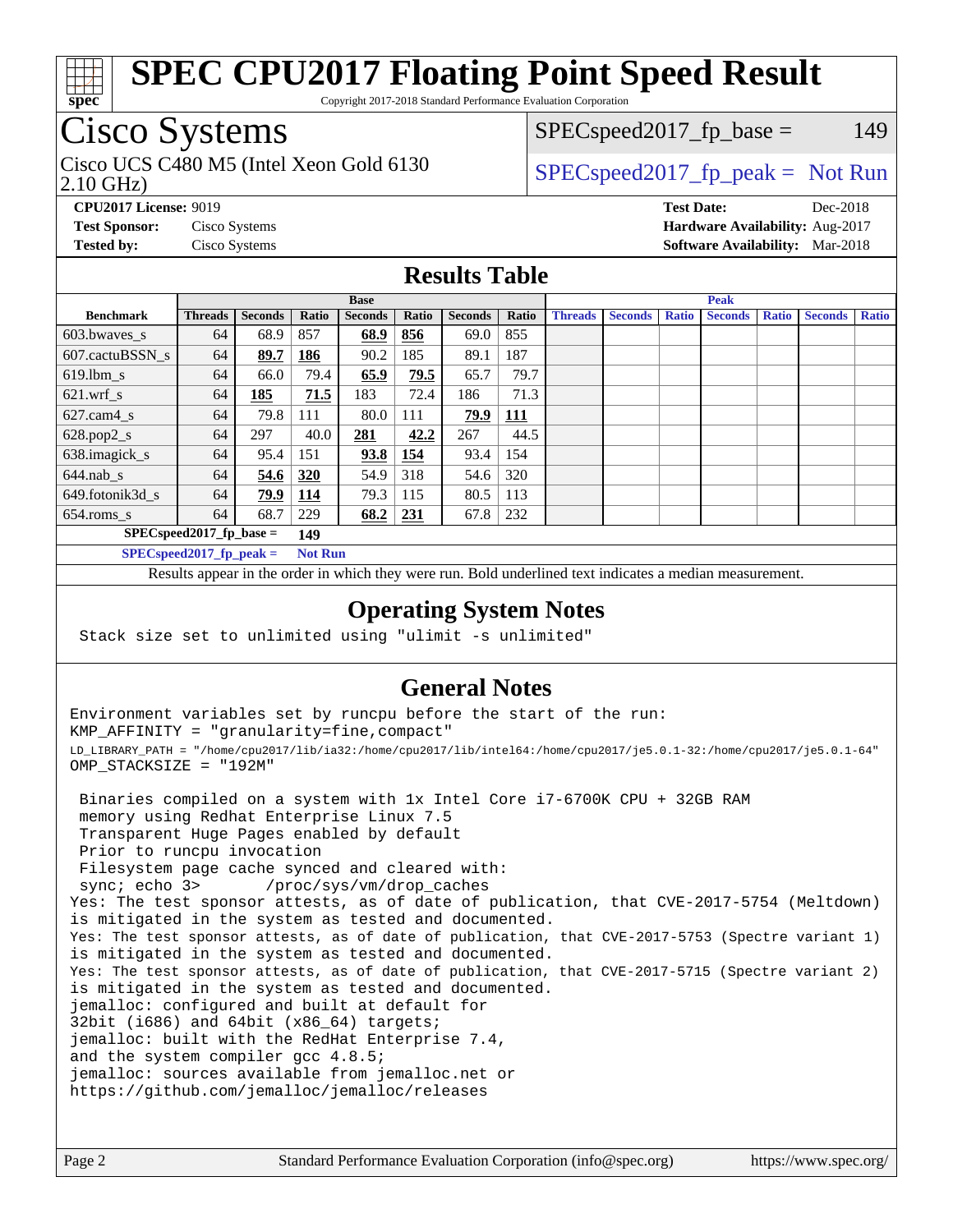

Copyright 2017-2018 Standard Performance Evaluation Corporation

### Cisco Systems

Cisco UCS C480 M5 (Intel Xeon Gold 6130<br>2.10 GHz)

 $SPEC speed2017_fp\_base = 149$ 

 $SPEC speed2017_fp\_peak = Not Run$ 

**[CPU2017 License:](http://www.spec.org/auto/cpu2017/Docs/result-fields.html#CPU2017License)** 9019 **[Test Date:](http://www.spec.org/auto/cpu2017/Docs/result-fields.html#TestDate)** Dec-2018 **[Test Sponsor:](http://www.spec.org/auto/cpu2017/Docs/result-fields.html#TestSponsor)** Cisco Systems **[Hardware Availability:](http://www.spec.org/auto/cpu2017/Docs/result-fields.html#HardwareAvailability)** Aug-2017 **[Tested by:](http://www.spec.org/auto/cpu2017/Docs/result-fields.html#Testedby)** Cisco Systems **[Software Availability:](http://www.spec.org/auto/cpu2017/Docs/result-fields.html#SoftwareAvailability)** Mar-2018

#### **[Platform Notes](http://www.spec.org/auto/cpu2017/Docs/result-fields.html#PlatformNotes)**

Page 3 Standard Performance Evaluation Corporation [\(info@spec.org\)](mailto:info@spec.org) <https://www.spec.org/> BIOS Settings: Intel HyperThreading Technology set to Disabled CPU performance set to Enterprise Power Performance Tuning set to OS Controls SNC set to Disabled Patrol Scrub set to Disabled Sysinfo program /home/cpu2017/bin/sysinfo Rev: r5797 of 2017-06-14 96c45e4568ad54c135fd618bcc091c0f running on linux-9r4j Thu Dec 6 03:57:49 2018 SUT (System Under Test) info as seen by some common utilities. For more information on this section, see <https://www.spec.org/cpu2017/Docs/config.html#sysinfo> From /proc/cpuinfo model name : Intel(R) Xeon(R) Gold 6130 CPU @ 2.10GHz 4 "physical id"s (chips) 64 "processors" cores, siblings (Caution: counting these is hw and system dependent. The following excerpts from /proc/cpuinfo might not be reliable. Use with caution.) cpu cores : 16 siblings : 16 physical 0: cores 0 1 2 3 4 5 6 7 8 9 10 11 12 13 14 15 physical 1: cores 0 1 2 3 4 5 6 7 8 9 10 11 12 13 14 15 physical 2: cores 0 1 2 3 4 5 6 7 8 9 10 11 12 13 14 15 physical 3: cores 0 1 2 3 4 5 6 7 8 9 10 11 12 13 14 15 From lscpu: Architecture: x86\_64 CPU op-mode(s): 32-bit, 64-bit Byte Order: Little Endian  $CPU(s):$  64 On-line CPU(s) list: 0-63 Thread(s) per core: 1 Core(s) per socket: 16 Socket(s): 4 NUMA node(s): 4 Vendor ID: GenuineIntel CPU family: 6 Model: 85 Model name: Intel(R) Xeon(R) Gold 6130 CPU @ 2.10GHz Stepping: 4 CPU MHz: 1605.244<br>
CPU max MHz: 3700.0000  $CPU$  max  $MHz:$  CPU min MHz: 1000.0000 BogoMIPS: 4195.44 Virtualization: VT-x **(Continued on next page)**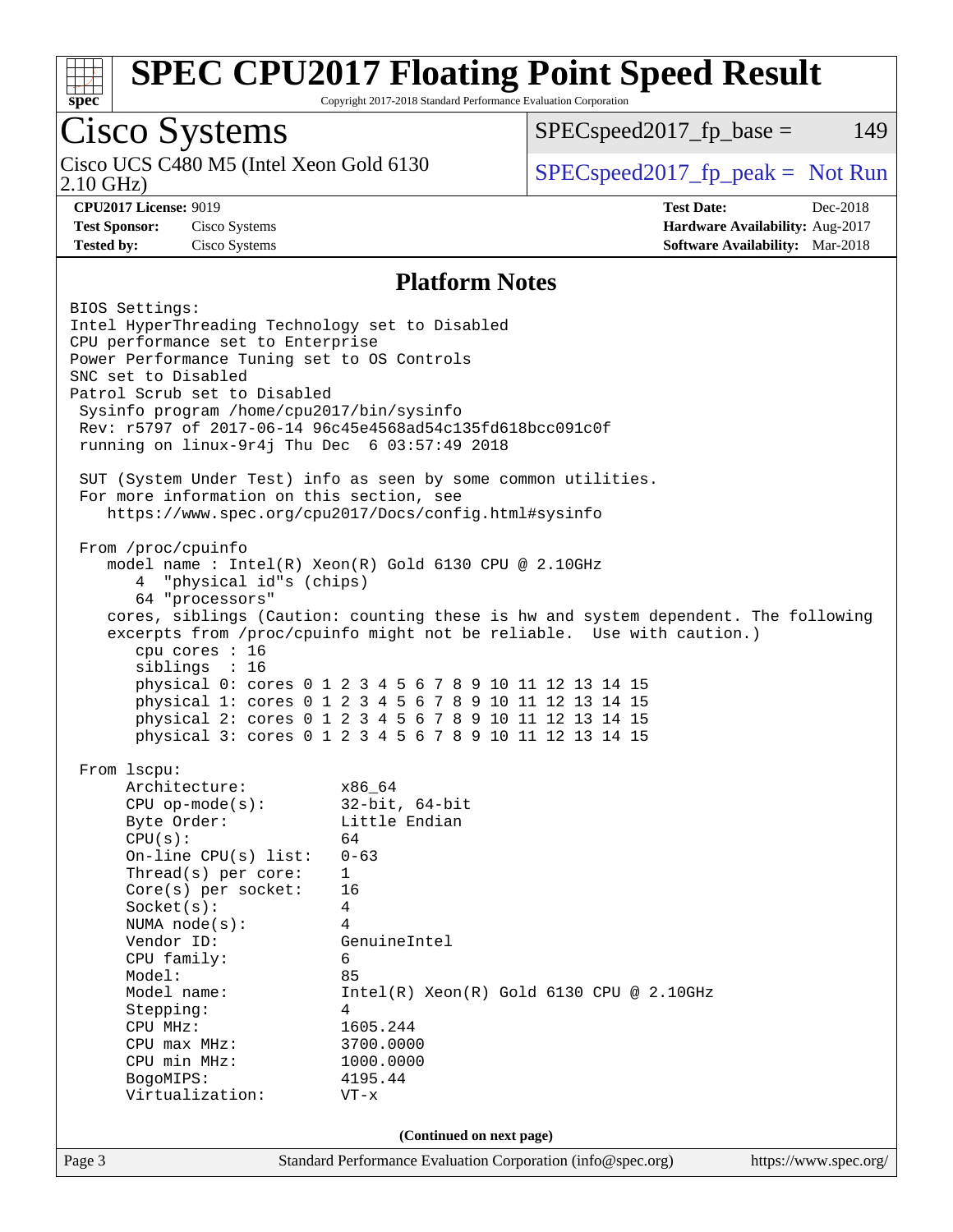

Copyright 2017-2018 Standard Performance Evaluation Corporation

Cisco Systems 2.10 GHz)

 $SPEC speed2017_fp\_base = 149$ 

Cisco UCS C480 M5 (Intel Xeon Gold 6130  $SPEC speed2017<sub>fp</sub> peak = Not Run$ 

#### **[CPU2017 License:](http://www.spec.org/auto/cpu2017/Docs/result-fields.html#CPU2017License)** 9019 **[Test Date:](http://www.spec.org/auto/cpu2017/Docs/result-fields.html#TestDate)** Dec-2018

**[Test Sponsor:](http://www.spec.org/auto/cpu2017/Docs/result-fields.html#TestSponsor)** Cisco Systems **[Hardware Availability:](http://www.spec.org/auto/cpu2017/Docs/result-fields.html#HardwareAvailability)** Aug-2017 **[Tested by:](http://www.spec.org/auto/cpu2017/Docs/result-fields.html#Testedby)** Cisco Systems **[Software Availability:](http://www.spec.org/auto/cpu2017/Docs/result-fields.html#SoftwareAvailability)** Mar-2018

#### **[Platform Notes \(Continued\)](http://www.spec.org/auto/cpu2017/Docs/result-fields.html#PlatformNotes)**

| $L1d$ cache:            | 32K       |  |  |
|-------------------------|-----------|--|--|
| Lli cache:              | 32K       |  |  |
| $L2$ cache:             | 1024K     |  |  |
| L3 cache:               | 22528K    |  |  |
| NUMA $node0$ $CPU(s)$ : | $0 - 15$  |  |  |
| NUMA nodel CPU(s):      | $16 - 31$ |  |  |
| NUMA $node2$ $CPU(s)$ : | $32 - 47$ |  |  |
| NUMA node3 CPU(s):      | $48 - 63$ |  |  |
|                         |           |  |  |

Flags: fpu vme de pse tsc msr pae mce cx8 apic sep mtrr pge mca cmov pat pse36 clflush dts acpi mmx fxsr sse sse2 ss ht tm pbe syscall nx pdpe1gb rdtscp lm constant\_tsc art arch\_perfmon pebs bts rep\_good nopl xtopology nonstop\_tsc aperfmperf eagerfpu pni pclmulqdq dtes64 monitor ds\_cpl vmx smx est tm2 ssse3 sdbg fma cx16 xtpr pdcm pcid dca sse4\_1 sse4\_2 x2apic movbe popcnt tsc\_deadline\_timer aes xsave avx f16c rdrand lahf\_lm abm 3dnowprefetch ida arat epb invpcid\_single pln pts dtherm hwp hwp\_act\_window hwp\_epp hwp\_pkg\_req intel\_pt rsb\_ctxsw spec\_ctrl stibp retpoline kaiser tpr\_shadow vnmi flexpriority ept vpid fsgsbase tsc\_adjust bmi1 hle avx2 smep bmi2 erms invpcid rtm cqm mpx avx512f avx512dq rdseed adx smap clflushopt clwb avx512cd avx512bw avx512vl xsaveopt xsavec xgetbv1 cqm\_llc cqm\_occup\_llc

```
 /proc/cpuinfo cache data
    cache size : 22528 KB
```
 From numactl --hardware WARNING: a numactl 'node' might or might not correspond to a physical chip. available: 4 nodes (0-3) node 0 cpus: 0 1 2 3 4 5 6 7 8 9 10 11 12 13 14 15 node 0 size: 385622 MB node 0 free: 381754 MB node 1 cpus: 16 17 18 19 20 21 22 23 24 25 26 27 28 29 30 31 node 1 size: 387057 MB node 1 free: 383191 MB node 2 cpus: 32 33 34 35 36 37 38 39 40 41 42 43 44 45 46 47 node 2 size: 387057 MB node 2 free: 381651 MB node 3 cpus: 48 49 50 51 52 53 54 55 56 57 58 59 60 61 62 63 node 3 size: 387054 MB node 3 free: 384816 MB node distances: node 0 1 2 3<br>0: 10 21 21 21 0: 10 21 21 21

#### 1: 21 10 21 21 2: 21 21 10 21 3: 21 21 21 10

 From /proc/meminfo MemTotal: 1583914512 kB HugePages\_Total: 0

**(Continued on next page)**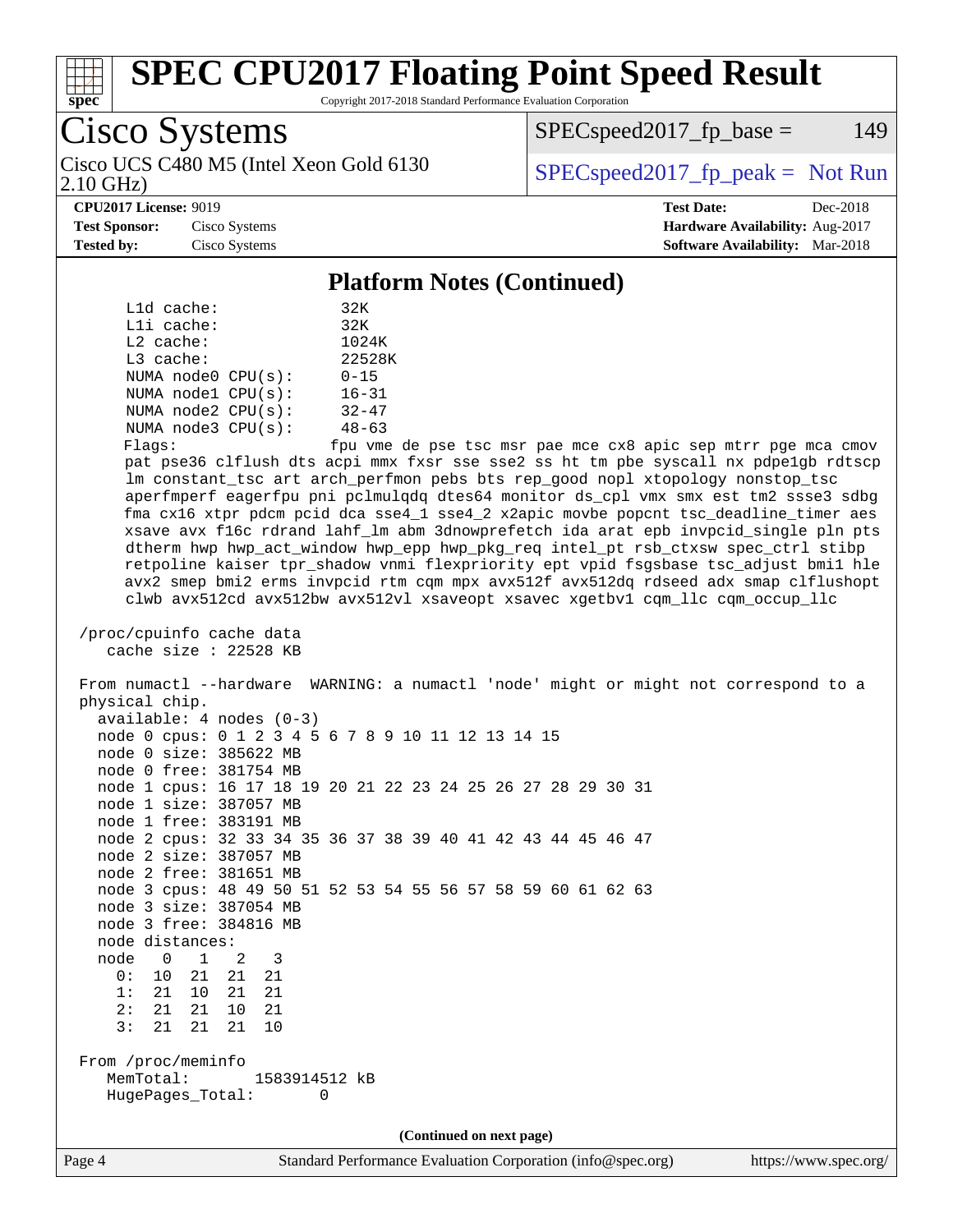

Copyright 2017-2018 Standard Performance Evaluation Corporation

Cisco Systems 2.10 GHz) Cisco UCS C480 M5 (Intel Xeon Gold 6130  $SPECspeed2017_fp\_peak = Not Run$  $SPEC speed2017<sub>fp</sub> base = 149$ **[CPU2017 License:](http://www.spec.org/auto/cpu2017/Docs/result-fields.html#CPU2017License)** 9019 **[Test Date:](http://www.spec.org/auto/cpu2017/Docs/result-fields.html#TestDate)** Dec-2018 **[Test Sponsor:](http://www.spec.org/auto/cpu2017/Docs/result-fields.html#TestSponsor)** Cisco Systems **[Hardware Availability:](http://www.spec.org/auto/cpu2017/Docs/result-fields.html#HardwareAvailability)** Aug-2017 **[Tested by:](http://www.spec.org/auto/cpu2017/Docs/result-fields.html#Testedby)** Cisco Systems **[Software Availability:](http://www.spec.org/auto/cpu2017/Docs/result-fields.html#SoftwareAvailability)** Mar-2018 **[Platform Notes \(Continued\)](http://www.spec.org/auto/cpu2017/Docs/result-fields.html#PlatformNotes)** Hugepagesize: 2048 kB From /etc/\*release\* /etc/\*version\* SuSE-release: SUSE Linux Enterprise Server 12 (x86\_64) VERSION = 12 PATCHLEVEL = 2 # This file is deprecated and will be removed in a future service pack or release. # Please check /etc/os-release for details about this release. os-release: NAME="SLES" VERSION="12-SP2" VERSION\_ID="12.2" PRETTY\_NAME="SUSE Linux Enterprise Server 12 SP2" ID="sles" ANSI\_COLOR="0;32" CPE\_NAME="cpe:/o:suse:sles:12:sp2" uname -a: Linux linux-9r4j 4.4.120-92.70-default #1 SMP Wed Mar 14 15:59:43 UTC 2018 (52a83de) x86\_64 x86\_64 x86\_64 GNU/Linux run-level 3 Oct 27 08:30 SPEC is set to: /home/cpu2017 Filesystem Type Size Used Avail Use% Mounted on /dev/sda1 xfs 930G 246G 685G 27% / Additional information from dmidecode follows. WARNING: Use caution when you interpret this section. The 'dmidecode' program reads system data which is "intended to allow hardware to be accurately determined", but the intent may not be met, as there are frequent changes to hardware, firmware, and the "DMTF SMBIOS" standard. BIOS Cisco Systems, Inc. C480M5.3.1.3e.0.0613181101 06/13/2018 Memory: 48x 0xCE00 M393A4K40BB2-CTD 32 GB 2 rank 2666 (End of data from sysinfo program) **[Compiler Version Notes](http://www.spec.org/auto/cpu2017/Docs/result-fields.html#CompilerVersionNotes)** ============================================================================== CC 619.lbm\_s(base) 638.imagick\_s(base) 644.nab\_s(base) ----------------------------------------------------------------------------- icc (ICC) 18.0.2 20180210 Copyright (C) 1985-2018 Intel Corporation. All rights reserved. ------------------------------------------------------------------------------

**(Continued on next page)**

Page 5 Standard Performance Evaluation Corporation [\(info@spec.org\)](mailto:info@spec.org) <https://www.spec.org/>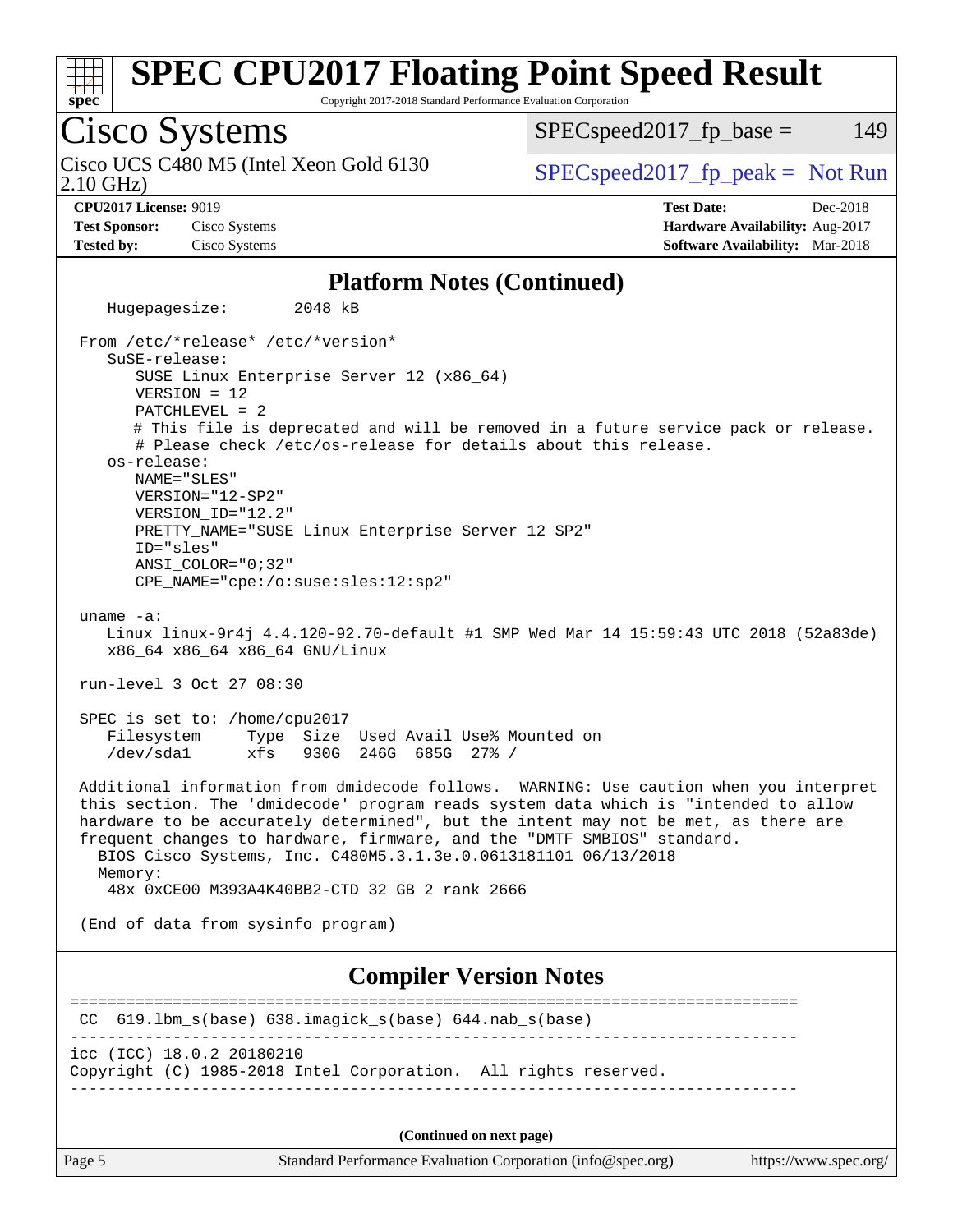

Copyright 2017-2018 Standard Performance Evaluation Corporation

### Cisco Systems

2.10 GHz) Cisco UCS C480 M5 (Intel Xeon Gold 6130  $SPEC speed2017<sub>fp</sub> peak = Not Run$ 

 $SPEC speed2017_fp\_base = 149$ 

**[CPU2017 License:](http://www.spec.org/auto/cpu2017/Docs/result-fields.html#CPU2017License)** 9019 **[Test Date:](http://www.spec.org/auto/cpu2017/Docs/result-fields.html#TestDate)** Dec-2018 **[Test Sponsor:](http://www.spec.org/auto/cpu2017/Docs/result-fields.html#TestSponsor)** Cisco Systems **[Hardware Availability:](http://www.spec.org/auto/cpu2017/Docs/result-fields.html#HardwareAvailability)** Aug-2017 **[Tested by:](http://www.spec.org/auto/cpu2017/Docs/result-fields.html#Testedby)** Cisco Systems **[Software Availability:](http://www.spec.org/auto/cpu2017/Docs/result-fields.html#SoftwareAvailability)** Mar-2018

### **[Compiler Version Notes \(Continued\)](http://www.spec.org/auto/cpu2017/Docs/result-fields.html#CompilerVersionNotes)**

| FC 607.cactuBSSN s(base)                                                                                                      |  |  |  |  |  |  |  |  |
|-------------------------------------------------------------------------------------------------------------------------------|--|--|--|--|--|--|--|--|
| icpc (ICC) 18.0.2 20180210<br>Copyright (C) 1985-2018 Intel Corporation. All rights reserved.<br>icc (ICC) 18.0.2 20180210    |  |  |  |  |  |  |  |  |
| Copyright (C) 1985-2018 Intel Corporation. All rights reserved.<br>ifort (IFORT) 18.0.2 20180210                              |  |  |  |  |  |  |  |  |
| Copyright (C) 1985-2018 Intel Corporation. All rights reserved.                                                               |  |  |  |  |  |  |  |  |
|                                                                                                                               |  |  |  |  |  |  |  |  |
| FC 603.bwaves s(base) 649.fotonik3d s(base) 654.roms s(base)                                                                  |  |  |  |  |  |  |  |  |
| ifort (IFORT) 18.0.2 20180210<br>Copyright (C) 1985-2018 Intel Corporation. All rights reserved.                              |  |  |  |  |  |  |  |  |
| CC $621.wrf$ s(base) $627.cam4$ s(base) $628.pop2$ s(base)                                                                    |  |  |  |  |  |  |  |  |
| ifort (IFORT) 18.0.2 20180210<br>Copyright (C) 1985-2018 Intel Corporation. All rights reserved.<br>icc (ICC) 18.0.2 20180210 |  |  |  |  |  |  |  |  |
| Copyright (C) 1985-2018 Intel Corporation. All rights reserved.                                                               |  |  |  |  |  |  |  |  |

### **[Base Compiler Invocation](http://www.spec.org/auto/cpu2017/Docs/result-fields.html#BaseCompilerInvocation)**

[C benchmarks](http://www.spec.org/auto/cpu2017/Docs/result-fields.html#Cbenchmarks): [icc -m64 -std=c11](http://www.spec.org/cpu2017/results/res2018q4/cpu2017-20181211-10291.flags.html#user_CCbase_intel_icc_64bit_c11_33ee0cdaae7deeeab2a9725423ba97205ce30f63b9926c2519791662299b76a0318f32ddfffdc46587804de3178b4f9328c46fa7c2b0cd779d7a61945c91cd35)

[Fortran benchmarks](http://www.spec.org/auto/cpu2017/Docs/result-fields.html#Fortranbenchmarks): [ifort -m64](http://www.spec.org/cpu2017/results/res2018q4/cpu2017-20181211-10291.flags.html#user_FCbase_intel_ifort_64bit_24f2bb282fbaeffd6157abe4f878425411749daecae9a33200eee2bee2fe76f3b89351d69a8130dd5949958ce389cf37ff59a95e7a40d588e8d3a57e0c3fd751)

[Benchmarks using both Fortran and C](http://www.spec.org/auto/cpu2017/Docs/result-fields.html#BenchmarksusingbothFortranandC): [ifort -m64](http://www.spec.org/cpu2017/results/res2018q4/cpu2017-20181211-10291.flags.html#user_CC_FCbase_intel_ifort_64bit_24f2bb282fbaeffd6157abe4f878425411749daecae9a33200eee2bee2fe76f3b89351d69a8130dd5949958ce389cf37ff59a95e7a40d588e8d3a57e0c3fd751) [icc -m64 -std=c11](http://www.spec.org/cpu2017/results/res2018q4/cpu2017-20181211-10291.flags.html#user_CC_FCbase_intel_icc_64bit_c11_33ee0cdaae7deeeab2a9725423ba97205ce30f63b9926c2519791662299b76a0318f32ddfffdc46587804de3178b4f9328c46fa7c2b0cd779d7a61945c91cd35)

[Benchmarks using Fortran, C, and C++:](http://www.spec.org/auto/cpu2017/Docs/result-fields.html#BenchmarksusingFortranCandCXX) [icpc -m64](http://www.spec.org/cpu2017/results/res2018q4/cpu2017-20181211-10291.flags.html#user_CC_CXX_FCbase_intel_icpc_64bit_4ecb2543ae3f1412ef961e0650ca070fec7b7afdcd6ed48761b84423119d1bf6bdf5cad15b44d48e7256388bc77273b966e5eb805aefd121eb22e9299b2ec9d9) [icc -m64 -std=c11](http://www.spec.org/cpu2017/results/res2018q4/cpu2017-20181211-10291.flags.html#user_CC_CXX_FCbase_intel_icc_64bit_c11_33ee0cdaae7deeeab2a9725423ba97205ce30f63b9926c2519791662299b76a0318f32ddfffdc46587804de3178b4f9328c46fa7c2b0cd779d7a61945c91cd35) [ifort -m64](http://www.spec.org/cpu2017/results/res2018q4/cpu2017-20181211-10291.flags.html#user_CC_CXX_FCbase_intel_ifort_64bit_24f2bb282fbaeffd6157abe4f878425411749daecae9a33200eee2bee2fe76f3b89351d69a8130dd5949958ce389cf37ff59a95e7a40d588e8d3a57e0c3fd751)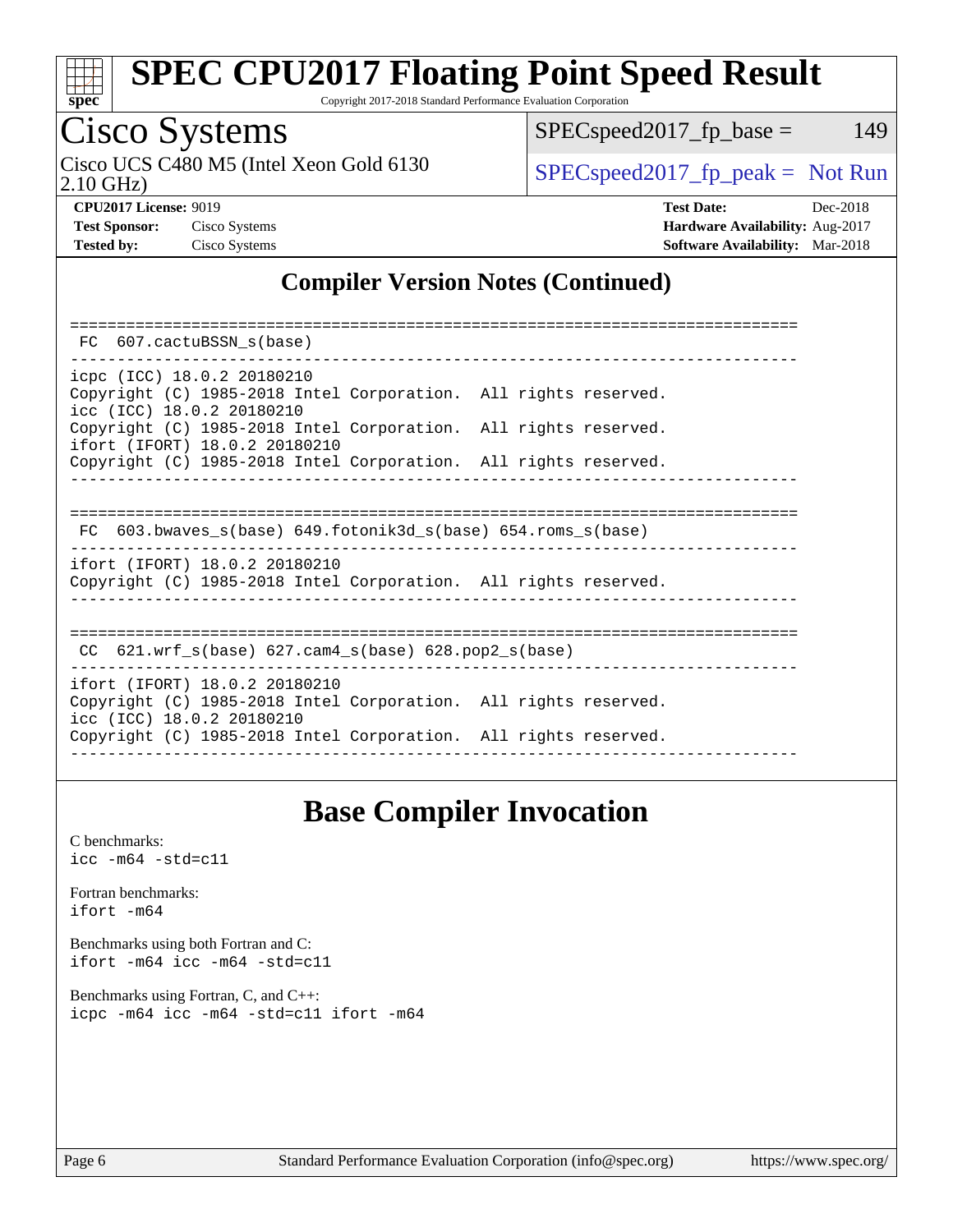

Copyright 2017-2018 Standard Performance Evaluation Corporation

### Cisco Systems

2.10 GHz) Cisco UCS C480 M5 (Intel Xeon Gold 6130  $SPEC speed2017<sub>fp</sub> peak = Not Run$ 

 $SPEC speed2017<sub>fp</sub> base = 149$ 

**[Tested by:](http://www.spec.org/auto/cpu2017/Docs/result-fields.html#Testedby)** Cisco Systems **[Software Availability:](http://www.spec.org/auto/cpu2017/Docs/result-fields.html#SoftwareAvailability)** Mar-2018

**[CPU2017 License:](http://www.spec.org/auto/cpu2017/Docs/result-fields.html#CPU2017License)** 9019 **[Test Date:](http://www.spec.org/auto/cpu2017/Docs/result-fields.html#TestDate)** Dec-2018 **[Test Sponsor:](http://www.spec.org/auto/cpu2017/Docs/result-fields.html#TestSponsor)** Cisco Systems **[Hardware Availability:](http://www.spec.org/auto/cpu2017/Docs/result-fields.html#HardwareAvailability)** Aug-2017

### **[Base Portability Flags](http://www.spec.org/auto/cpu2017/Docs/result-fields.html#BasePortabilityFlags)**

 603.bwaves\_s: [-DSPEC\\_LP64](http://www.spec.org/cpu2017/results/res2018q4/cpu2017-20181211-10291.flags.html#suite_basePORTABILITY603_bwaves_s_DSPEC_LP64) 607.cactuBSSN\_s: [-DSPEC\\_LP64](http://www.spec.org/cpu2017/results/res2018q4/cpu2017-20181211-10291.flags.html#suite_basePORTABILITY607_cactuBSSN_s_DSPEC_LP64) 619.lbm\_s: [-DSPEC\\_LP64](http://www.spec.org/cpu2017/results/res2018q4/cpu2017-20181211-10291.flags.html#suite_basePORTABILITY619_lbm_s_DSPEC_LP64) 621.wrf\_s: [-DSPEC\\_LP64](http://www.spec.org/cpu2017/results/res2018q4/cpu2017-20181211-10291.flags.html#suite_basePORTABILITY621_wrf_s_DSPEC_LP64) [-DSPEC\\_CASE\\_FLAG](http://www.spec.org/cpu2017/results/res2018q4/cpu2017-20181211-10291.flags.html#b621.wrf_s_baseCPORTABILITY_DSPEC_CASE_FLAG) [-convert big\\_endian](http://www.spec.org/cpu2017/results/res2018q4/cpu2017-20181211-10291.flags.html#user_baseFPORTABILITY621_wrf_s_convert_big_endian_c3194028bc08c63ac5d04de18c48ce6d347e4e562e8892b8bdbdc0214820426deb8554edfa529a3fb25a586e65a3d812c835984020483e7e73212c4d31a38223) 627.cam4\_s: [-DSPEC\\_LP64](http://www.spec.org/cpu2017/results/res2018q4/cpu2017-20181211-10291.flags.html#suite_basePORTABILITY627_cam4_s_DSPEC_LP64) [-DSPEC\\_CASE\\_FLAG](http://www.spec.org/cpu2017/results/res2018q4/cpu2017-20181211-10291.flags.html#b627.cam4_s_baseCPORTABILITY_DSPEC_CASE_FLAG) 628.pop2\_s: [-DSPEC\\_LP64](http://www.spec.org/cpu2017/results/res2018q4/cpu2017-20181211-10291.flags.html#suite_basePORTABILITY628_pop2_s_DSPEC_LP64) [-DSPEC\\_CASE\\_FLAG](http://www.spec.org/cpu2017/results/res2018q4/cpu2017-20181211-10291.flags.html#b628.pop2_s_baseCPORTABILITY_DSPEC_CASE_FLAG) [-convert big\\_endian](http://www.spec.org/cpu2017/results/res2018q4/cpu2017-20181211-10291.flags.html#user_baseFPORTABILITY628_pop2_s_convert_big_endian_c3194028bc08c63ac5d04de18c48ce6d347e4e562e8892b8bdbdc0214820426deb8554edfa529a3fb25a586e65a3d812c835984020483e7e73212c4d31a38223) [-assume byterecl](http://www.spec.org/cpu2017/results/res2018q4/cpu2017-20181211-10291.flags.html#user_baseFPORTABILITY628_pop2_s_assume_byterecl_7e47d18b9513cf18525430bbf0f2177aa9bf368bc7a059c09b2c06a34b53bd3447c950d3f8d6c70e3faf3a05c8557d66a5798b567902e8849adc142926523472) 638.imagick\_s: [-DSPEC\\_LP64](http://www.spec.org/cpu2017/results/res2018q4/cpu2017-20181211-10291.flags.html#suite_basePORTABILITY638_imagick_s_DSPEC_LP64) 644.nab\_s: [-DSPEC\\_LP64](http://www.spec.org/cpu2017/results/res2018q4/cpu2017-20181211-10291.flags.html#suite_basePORTABILITY644_nab_s_DSPEC_LP64) 649.fotonik3d\_s: [-DSPEC\\_LP64](http://www.spec.org/cpu2017/results/res2018q4/cpu2017-20181211-10291.flags.html#suite_basePORTABILITY649_fotonik3d_s_DSPEC_LP64) 654.roms\_s: [-DSPEC\\_LP64](http://www.spec.org/cpu2017/results/res2018q4/cpu2017-20181211-10291.flags.html#suite_basePORTABILITY654_roms_s_DSPEC_LP64)

### **[Base Optimization Flags](http://www.spec.org/auto/cpu2017/Docs/result-fields.html#BaseOptimizationFlags)**

#### [C benchmarks](http://www.spec.org/auto/cpu2017/Docs/result-fields.html#Cbenchmarks):

[-Wl,-z,muldefs](http://www.spec.org/cpu2017/results/res2018q4/cpu2017-20181211-10291.flags.html#user_CCbase_link_force_multiple1_b4cbdb97b34bdee9ceefcfe54f4c8ea74255f0b02a4b23e853cdb0e18eb4525ac79b5a88067c842dd0ee6996c24547a27a4b99331201badda8798ef8a743f577) [-xCORE-AVX512](http://www.spec.org/cpu2017/results/res2018q4/cpu2017-20181211-10291.flags.html#user_CCbase_f-xCORE-AVX512) [-ipo](http://www.spec.org/cpu2017/results/res2018q4/cpu2017-20181211-10291.flags.html#user_CCbase_f-ipo) [-O3](http://www.spec.org/cpu2017/results/res2018q4/cpu2017-20181211-10291.flags.html#user_CCbase_f-O3) [-no-prec-div](http://www.spec.org/cpu2017/results/res2018q4/cpu2017-20181211-10291.flags.html#user_CCbase_f-no-prec-div) [-qopt-prefetch](http://www.spec.org/cpu2017/results/res2018q4/cpu2017-20181211-10291.flags.html#user_CCbase_f-qopt-prefetch) [-ffinite-math-only](http://www.spec.org/cpu2017/results/res2018q4/cpu2017-20181211-10291.flags.html#user_CCbase_f_finite_math_only_cb91587bd2077682c4b38af759c288ed7c732db004271a9512da14a4f8007909a5f1427ecbf1a0fb78ff2a814402c6114ac565ca162485bbcae155b5e4258871) [-qopt-mem-layout-trans=3](http://www.spec.org/cpu2017/results/res2018q4/cpu2017-20181211-10291.flags.html#user_CCbase_f-qopt-mem-layout-trans_de80db37974c74b1f0e20d883f0b675c88c3b01e9d123adea9b28688d64333345fb62bc4a798493513fdb68f60282f9a726aa07f478b2f7113531aecce732043) [-qopenmp](http://www.spec.org/cpu2017/results/res2018q4/cpu2017-20181211-10291.flags.html#user_CCbase_qopenmp_16be0c44f24f464004c6784a7acb94aca937f053568ce72f94b139a11c7c168634a55f6653758ddd83bcf7b8463e8028bb0b48b77bcddc6b78d5d95bb1df2967) [-DSPEC\\_OPENMP](http://www.spec.org/cpu2017/results/res2018q4/cpu2017-20181211-10291.flags.html#suite_CCbase_DSPEC_OPENMP) [-L/usr/local/je5.0.1-64/lib](http://www.spec.org/cpu2017/results/res2018q4/cpu2017-20181211-10291.flags.html#user_CCbase_jemalloc_link_path64_4b10a636b7bce113509b17f3bd0d6226c5fb2346b9178c2d0232c14f04ab830f976640479e5c33dc2bcbbdad86ecfb6634cbbd4418746f06f368b512fced5394) [-ljemalloc](http://www.spec.org/cpu2017/results/res2018q4/cpu2017-20181211-10291.flags.html#user_CCbase_jemalloc_link_lib_d1249b907c500fa1c0672f44f562e3d0f79738ae9e3c4a9c376d49f265a04b9c99b167ecedbf6711b3085be911c67ff61f150a17b3472be731631ba4d0471706)

#### [Fortran benchmarks](http://www.spec.org/auto/cpu2017/Docs/result-fields.html#Fortranbenchmarks):

[-Wl,-z,muldefs](http://www.spec.org/cpu2017/results/res2018q4/cpu2017-20181211-10291.flags.html#user_FCbase_link_force_multiple1_b4cbdb97b34bdee9ceefcfe54f4c8ea74255f0b02a4b23e853cdb0e18eb4525ac79b5a88067c842dd0ee6996c24547a27a4b99331201badda8798ef8a743f577) [-DSPEC\\_OPENMP](http://www.spec.org/cpu2017/results/res2018q4/cpu2017-20181211-10291.flags.html#suite_FCbase_DSPEC_OPENMP) [-xCORE-AVX512](http://www.spec.org/cpu2017/results/res2018q4/cpu2017-20181211-10291.flags.html#user_FCbase_f-xCORE-AVX512) [-ipo](http://www.spec.org/cpu2017/results/res2018q4/cpu2017-20181211-10291.flags.html#user_FCbase_f-ipo) [-O3](http://www.spec.org/cpu2017/results/res2018q4/cpu2017-20181211-10291.flags.html#user_FCbase_f-O3) [-no-prec-div](http://www.spec.org/cpu2017/results/res2018q4/cpu2017-20181211-10291.flags.html#user_FCbase_f-no-prec-div) [-qopt-prefetch](http://www.spec.org/cpu2017/results/res2018q4/cpu2017-20181211-10291.flags.html#user_FCbase_f-qopt-prefetch) [-ffinite-math-only](http://www.spec.org/cpu2017/results/res2018q4/cpu2017-20181211-10291.flags.html#user_FCbase_f_finite_math_only_cb91587bd2077682c4b38af759c288ed7c732db004271a9512da14a4f8007909a5f1427ecbf1a0fb78ff2a814402c6114ac565ca162485bbcae155b5e4258871) [-qopt-mem-layout-trans=3](http://www.spec.org/cpu2017/results/res2018q4/cpu2017-20181211-10291.flags.html#user_FCbase_f-qopt-mem-layout-trans_de80db37974c74b1f0e20d883f0b675c88c3b01e9d123adea9b28688d64333345fb62bc4a798493513fdb68f60282f9a726aa07f478b2f7113531aecce732043) [-qopenmp](http://www.spec.org/cpu2017/results/res2018q4/cpu2017-20181211-10291.flags.html#user_FCbase_qopenmp_16be0c44f24f464004c6784a7acb94aca937f053568ce72f94b139a11c7c168634a55f6653758ddd83bcf7b8463e8028bb0b48b77bcddc6b78d5d95bb1df2967) [-nostandard-realloc-lhs](http://www.spec.org/cpu2017/results/res2018q4/cpu2017-20181211-10291.flags.html#user_FCbase_f_2003_std_realloc_82b4557e90729c0f113870c07e44d33d6f5a304b4f63d4c15d2d0f1fab99f5daaed73bdb9275d9ae411527f28b936061aa8b9c8f2d63842963b95c9dd6426b8a) [-L/usr/local/je5.0.1-64/lib](http://www.spec.org/cpu2017/results/res2018q4/cpu2017-20181211-10291.flags.html#user_FCbase_jemalloc_link_path64_4b10a636b7bce113509b17f3bd0d6226c5fb2346b9178c2d0232c14f04ab830f976640479e5c33dc2bcbbdad86ecfb6634cbbd4418746f06f368b512fced5394) [-ljemalloc](http://www.spec.org/cpu2017/results/res2018q4/cpu2017-20181211-10291.flags.html#user_FCbase_jemalloc_link_lib_d1249b907c500fa1c0672f44f562e3d0f79738ae9e3c4a9c376d49f265a04b9c99b167ecedbf6711b3085be911c67ff61f150a17b3472be731631ba4d0471706)

#### [Benchmarks using both Fortran and C](http://www.spec.org/auto/cpu2017/Docs/result-fields.html#BenchmarksusingbothFortranandC):

[-Wl,-z,muldefs](http://www.spec.org/cpu2017/results/res2018q4/cpu2017-20181211-10291.flags.html#user_CC_FCbase_link_force_multiple1_b4cbdb97b34bdee9ceefcfe54f4c8ea74255f0b02a4b23e853cdb0e18eb4525ac79b5a88067c842dd0ee6996c24547a27a4b99331201badda8798ef8a743f577) [-xCORE-AVX512](http://www.spec.org/cpu2017/results/res2018q4/cpu2017-20181211-10291.flags.html#user_CC_FCbase_f-xCORE-AVX512) [-ipo](http://www.spec.org/cpu2017/results/res2018q4/cpu2017-20181211-10291.flags.html#user_CC_FCbase_f-ipo) [-O3](http://www.spec.org/cpu2017/results/res2018q4/cpu2017-20181211-10291.flags.html#user_CC_FCbase_f-O3) [-no-prec-div](http://www.spec.org/cpu2017/results/res2018q4/cpu2017-20181211-10291.flags.html#user_CC_FCbase_f-no-prec-div) [-qopt-prefetch](http://www.spec.org/cpu2017/results/res2018q4/cpu2017-20181211-10291.flags.html#user_CC_FCbase_f-qopt-prefetch) [-ffinite-math-only](http://www.spec.org/cpu2017/results/res2018q4/cpu2017-20181211-10291.flags.html#user_CC_FCbase_f_finite_math_only_cb91587bd2077682c4b38af759c288ed7c732db004271a9512da14a4f8007909a5f1427ecbf1a0fb78ff2a814402c6114ac565ca162485bbcae155b5e4258871) [-qopt-mem-layout-trans=3](http://www.spec.org/cpu2017/results/res2018q4/cpu2017-20181211-10291.flags.html#user_CC_FCbase_f-qopt-mem-layout-trans_de80db37974c74b1f0e20d883f0b675c88c3b01e9d123adea9b28688d64333345fb62bc4a798493513fdb68f60282f9a726aa07f478b2f7113531aecce732043) [-qopenmp](http://www.spec.org/cpu2017/results/res2018q4/cpu2017-20181211-10291.flags.html#user_CC_FCbase_qopenmp_16be0c44f24f464004c6784a7acb94aca937f053568ce72f94b139a11c7c168634a55f6653758ddd83bcf7b8463e8028bb0b48b77bcddc6b78d5d95bb1df2967) [-DSPEC\\_OPENMP](http://www.spec.org/cpu2017/results/res2018q4/cpu2017-20181211-10291.flags.html#suite_CC_FCbase_DSPEC_OPENMP) [-nostandard-realloc-lhs](http://www.spec.org/cpu2017/results/res2018q4/cpu2017-20181211-10291.flags.html#user_CC_FCbase_f_2003_std_realloc_82b4557e90729c0f113870c07e44d33d6f5a304b4f63d4c15d2d0f1fab99f5daaed73bdb9275d9ae411527f28b936061aa8b9c8f2d63842963b95c9dd6426b8a) [-L/usr/local/je5.0.1-64/lib](http://www.spec.org/cpu2017/results/res2018q4/cpu2017-20181211-10291.flags.html#user_CC_FCbase_jemalloc_link_path64_4b10a636b7bce113509b17f3bd0d6226c5fb2346b9178c2d0232c14f04ab830f976640479e5c33dc2bcbbdad86ecfb6634cbbd4418746f06f368b512fced5394) [-ljemalloc](http://www.spec.org/cpu2017/results/res2018q4/cpu2017-20181211-10291.flags.html#user_CC_FCbase_jemalloc_link_lib_d1249b907c500fa1c0672f44f562e3d0f79738ae9e3c4a9c376d49f265a04b9c99b167ecedbf6711b3085be911c67ff61f150a17b3472be731631ba4d0471706)

#### [Benchmarks using Fortran, C, and C++:](http://www.spec.org/auto/cpu2017/Docs/result-fields.html#BenchmarksusingFortranCandCXX)

[-Wl,-z,muldefs](http://www.spec.org/cpu2017/results/res2018q4/cpu2017-20181211-10291.flags.html#user_CC_CXX_FCbase_link_force_multiple1_b4cbdb97b34bdee9ceefcfe54f4c8ea74255f0b02a4b23e853cdb0e18eb4525ac79b5a88067c842dd0ee6996c24547a27a4b99331201badda8798ef8a743f577) [-xCORE-AVX512](http://www.spec.org/cpu2017/results/res2018q4/cpu2017-20181211-10291.flags.html#user_CC_CXX_FCbase_f-xCORE-AVX512) [-ipo](http://www.spec.org/cpu2017/results/res2018q4/cpu2017-20181211-10291.flags.html#user_CC_CXX_FCbase_f-ipo) [-O3](http://www.spec.org/cpu2017/results/res2018q4/cpu2017-20181211-10291.flags.html#user_CC_CXX_FCbase_f-O3) [-no-prec-div](http://www.spec.org/cpu2017/results/res2018q4/cpu2017-20181211-10291.flags.html#user_CC_CXX_FCbase_f-no-prec-div) [-qopt-prefetch](http://www.spec.org/cpu2017/results/res2018q4/cpu2017-20181211-10291.flags.html#user_CC_CXX_FCbase_f-qopt-prefetch) [-ffinite-math-only](http://www.spec.org/cpu2017/results/res2018q4/cpu2017-20181211-10291.flags.html#user_CC_CXX_FCbase_f_finite_math_only_cb91587bd2077682c4b38af759c288ed7c732db004271a9512da14a4f8007909a5f1427ecbf1a0fb78ff2a814402c6114ac565ca162485bbcae155b5e4258871) [-qopt-mem-layout-trans=3](http://www.spec.org/cpu2017/results/res2018q4/cpu2017-20181211-10291.flags.html#user_CC_CXX_FCbase_f-qopt-mem-layout-trans_de80db37974c74b1f0e20d883f0b675c88c3b01e9d123adea9b28688d64333345fb62bc4a798493513fdb68f60282f9a726aa07f478b2f7113531aecce732043) [-qopenmp](http://www.spec.org/cpu2017/results/res2018q4/cpu2017-20181211-10291.flags.html#user_CC_CXX_FCbase_qopenmp_16be0c44f24f464004c6784a7acb94aca937f053568ce72f94b139a11c7c168634a55f6653758ddd83bcf7b8463e8028bb0b48b77bcddc6b78d5d95bb1df2967) [-DSPEC\\_OPENMP](http://www.spec.org/cpu2017/results/res2018q4/cpu2017-20181211-10291.flags.html#suite_CC_CXX_FCbase_DSPEC_OPENMP) [-nostandard-realloc-lhs](http://www.spec.org/cpu2017/results/res2018q4/cpu2017-20181211-10291.flags.html#user_CC_CXX_FCbase_f_2003_std_realloc_82b4557e90729c0f113870c07e44d33d6f5a304b4f63d4c15d2d0f1fab99f5daaed73bdb9275d9ae411527f28b936061aa8b9c8f2d63842963b95c9dd6426b8a) [-L/usr/local/je5.0.1-64/lib](http://www.spec.org/cpu2017/results/res2018q4/cpu2017-20181211-10291.flags.html#user_CC_CXX_FCbase_jemalloc_link_path64_4b10a636b7bce113509b17f3bd0d6226c5fb2346b9178c2d0232c14f04ab830f976640479e5c33dc2bcbbdad86ecfb6634cbbd4418746f06f368b512fced5394) [-ljemalloc](http://www.spec.org/cpu2017/results/res2018q4/cpu2017-20181211-10291.flags.html#user_CC_CXX_FCbase_jemalloc_link_lib_d1249b907c500fa1c0672f44f562e3d0f79738ae9e3c4a9c376d49f265a04b9c99b167ecedbf6711b3085be911c67ff61f150a17b3472be731631ba4d0471706)

The flags files that were used to format this result can be browsed at <http://www.spec.org/cpu2017/flags/Intel-ic18.0-official-linux64.2017-12-21.html> <http://www.spec.org/cpu2017/flags/Cisco-Platform-Settings-V1.2-revH.html>

You can also download the XML flags sources by saving the following links: <http://www.spec.org/cpu2017/flags/Intel-ic18.0-official-linux64.2017-12-21.xml> <http://www.spec.org/cpu2017/flags/Cisco-Platform-Settings-V1.2-revH.xml>